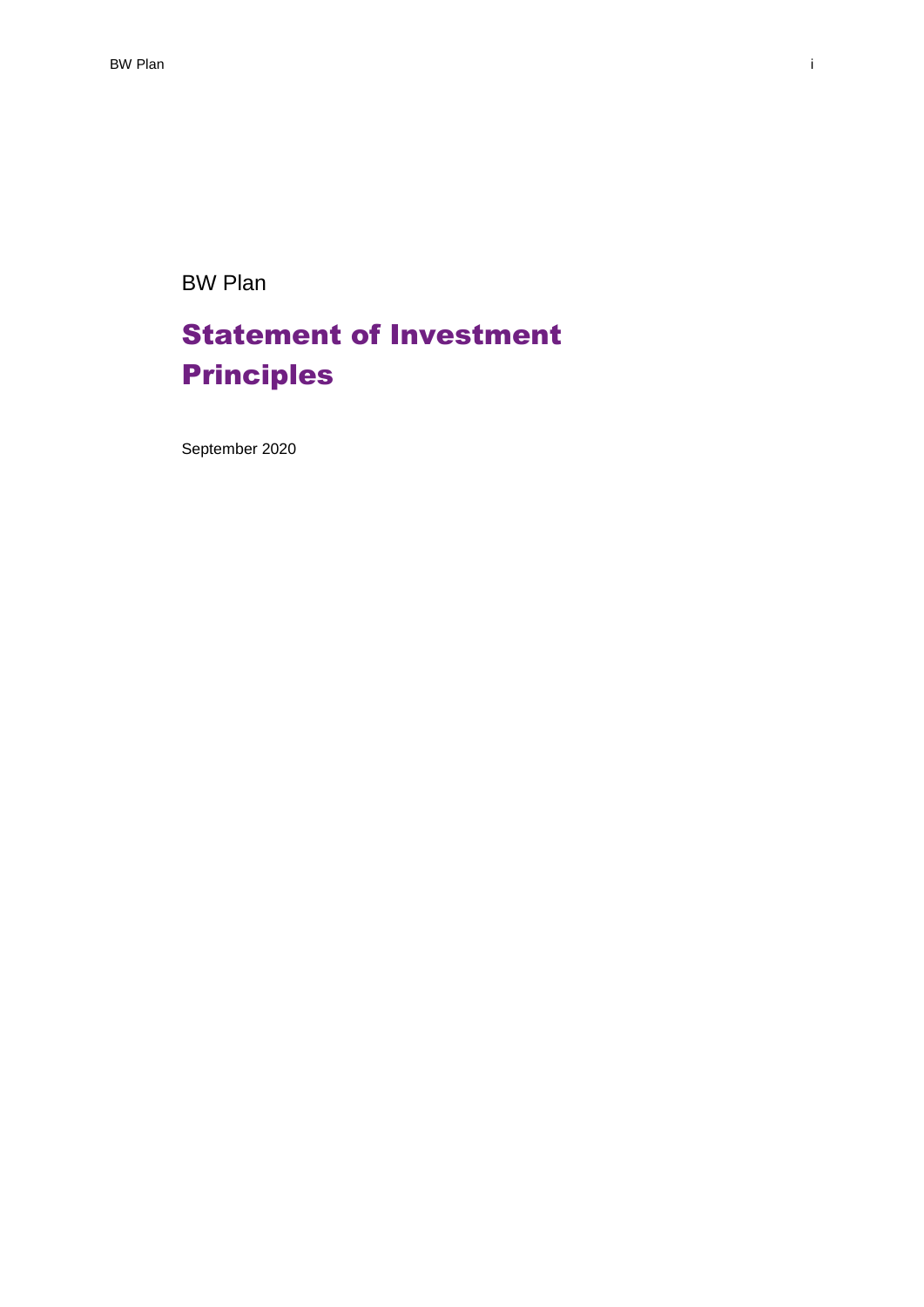# Table of Contents

| Section 3 : Objectives and long term policy for the Defined Benefit section 5  |  |
|--------------------------------------------------------------------------------|--|
| Section 4 : Investment Manager Arrangements for the Defined Benefit section  8 |  |
|                                                                                |  |
|                                                                                |  |
|                                                                                |  |
|                                                                                |  |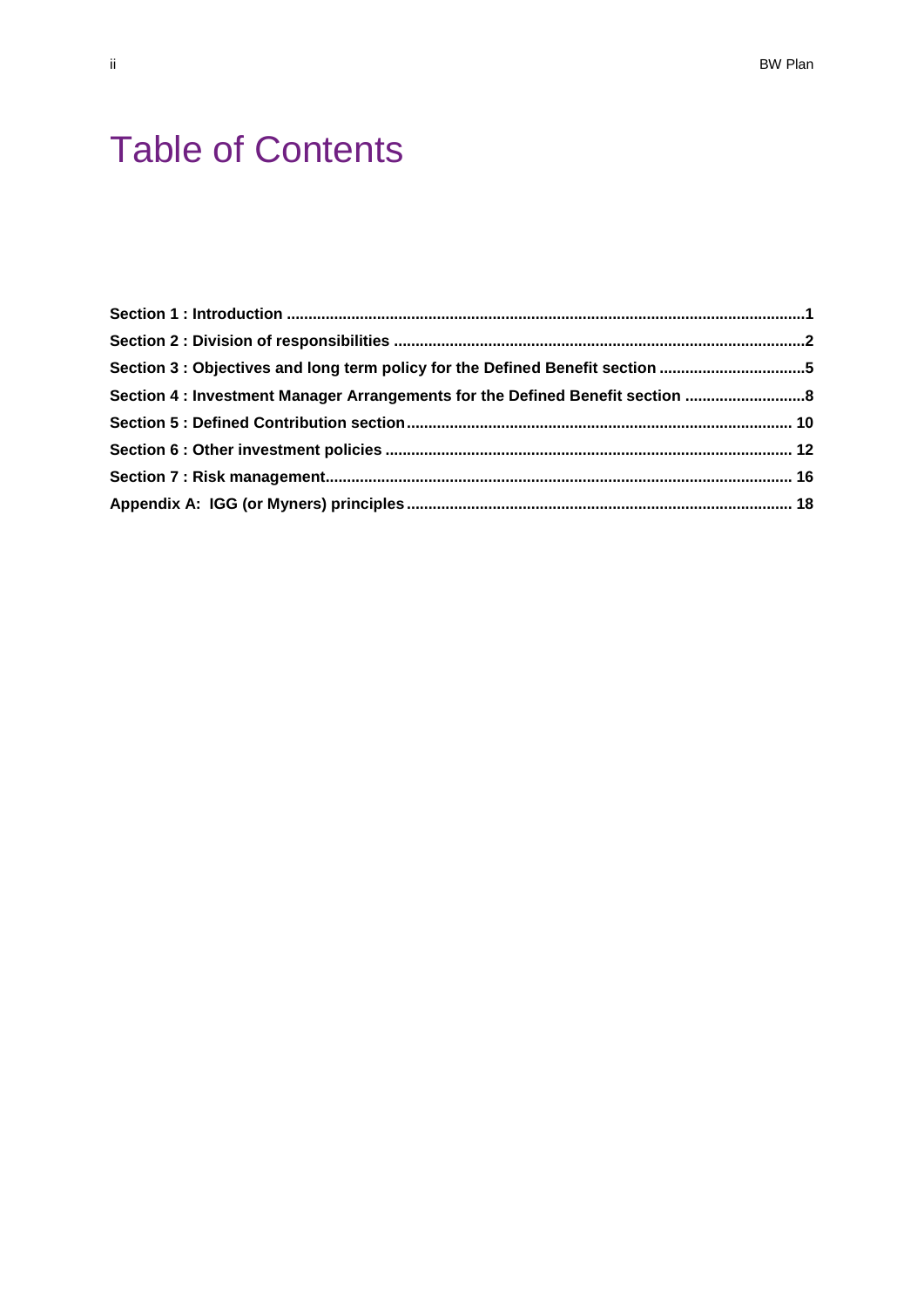# Section 1: Introduction

# **Pensions Acts**

- 1.1 Under the Pensions Act 1995 (as amended by the Pensions Act 2004), the Trustee is required to prepare a statement of the principles governing investment decisions. This Statement describes the investment principles pursued by the Trustee of the BW Plan ("the Plan") and fulfils that requirement.
- 1.2 The Trustee has consulted BorgWarner Limited ("the Employer") on the principles set out in this statement and will consult the Employer on any changes to it. However, the ultimate power and responsibility for deciding investment policy lies solely with the Trustee.
- 1.3 Before drawing up this statement, the Trustee has obtained and considered written advice from the Plan's investment consultants (currently Towers Watson Limited). The Trustee will review this document regularly, at least once every three years, and without delay following a significant change in investment policy.

## **Financial Services and Markets Act 2000**

1.4 In accordance with the Financial Services and Markets Act 2000, the Trustee will set general investment policy, but will delegate the responsibility for selection of specific investments to an appointed investment manager or managers. The investment manager(s) shall provide the skill and expertise necessary to manage the investments of the Plan competently.

## **Plan details**

1.5 The Plan operates for the exclusive purpose of providing retirement benefits and death benefits to eligible participants and beneficiaries ("Members").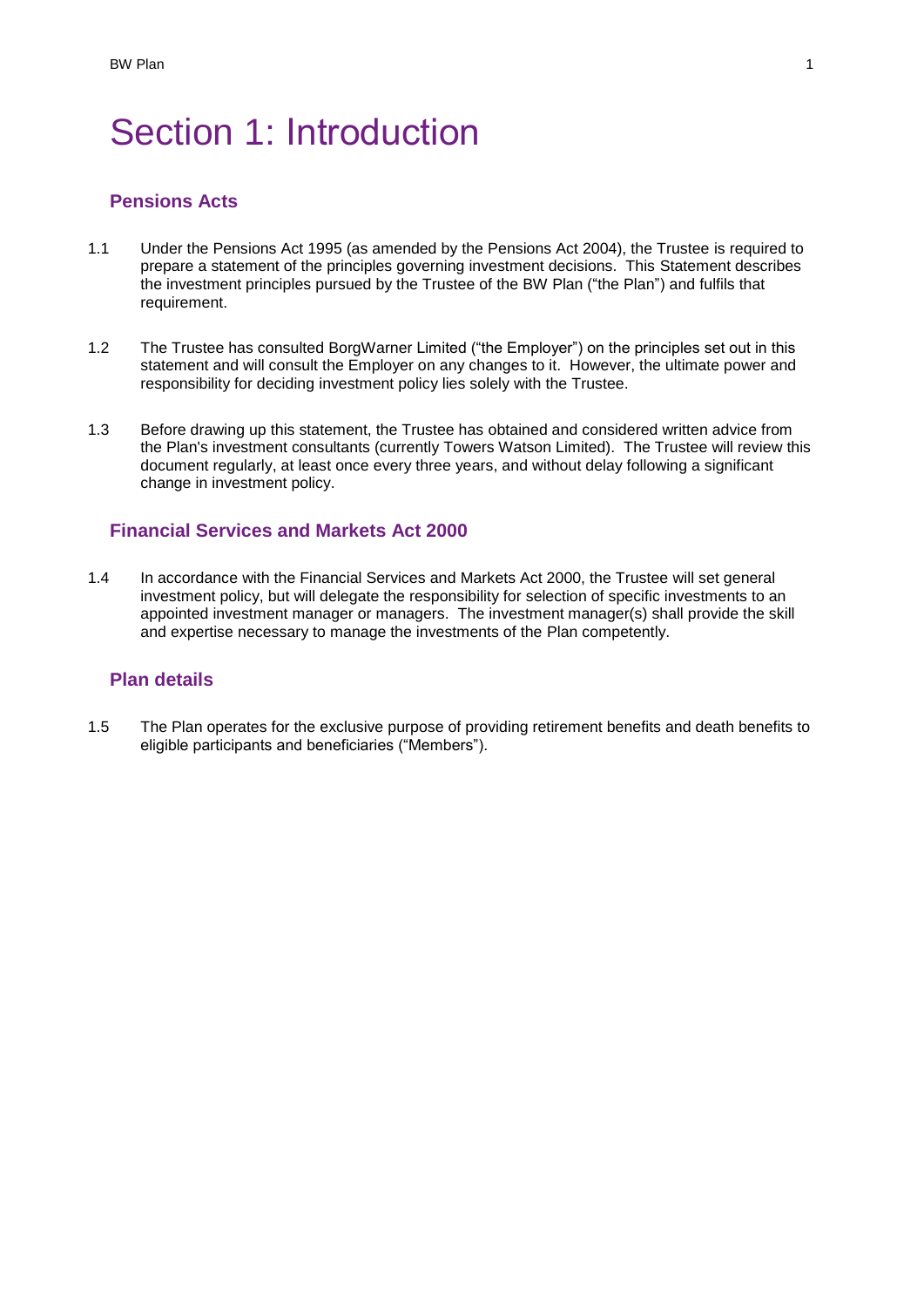# Section 2: Division of responsibilities

2.1 The Trustee has ultimate responsibility for decision-making on investment matters. In order to ensure that investment decisions are taken only by persons or organisations with the skills, information and resources necessary to take them effectively, the Trustee may delegate some of these responsibilities.

## **Trustees**

- 2.2 The Trustee's responsibilities include:
	- Reviewing the content of this Statement regularly, in conjunction with the investment consultants and the Scheme Actuary, and modifying it if deemed appropriate.
	- Reviewing the investment policy following the results of each actuarial review and/or investment strategy review.
	- Assessing the quality of the performance and processes of the Investment Manager(s) by means of regular reviews of the investment results and other information, such as meetings with the Investment Manager(s) and written reports.
	- Appointing (and dismissing) investment manager(s).
	- Consulting with the Employer when considering any amendment to this Statement.
	- Monitoring compliance of the investment arrangements with this Statement on an ongoing basis.
- 2.3 The Trustee no longer has a Finance & Investment Sub-Committee (FISC). In the Trustee's meeting on 5 June 2018, it was agreed that the FISC would be dissolved and instead all investment and funding decisions will be made by the Trustee board as a whole.

### **Investment Managers**

- 2.4 Each investment manager's responsibilities include:
	- Discretionary management of the portfolio, including implementation (within guidelines given by the Trustee) of changes in the asset mix and selecting securities within each asset class.
	- Providing the Trustee with quarterly statements of the assets together with a quarterly report on actions and future intentions, and any changes to the processes applied to the portfolio.
	- Informing the Trustee of any changes in the internal objectives and guidelines of any pooled funds used by the Plan as soon as practicable.
	- The independent safekeeping of the assets and appropriate administration (including income collection and corporate actions) within any pooled funds used by the Plan.
- 2.5 The investment managers also appoint a custodian, whose responsibilities include: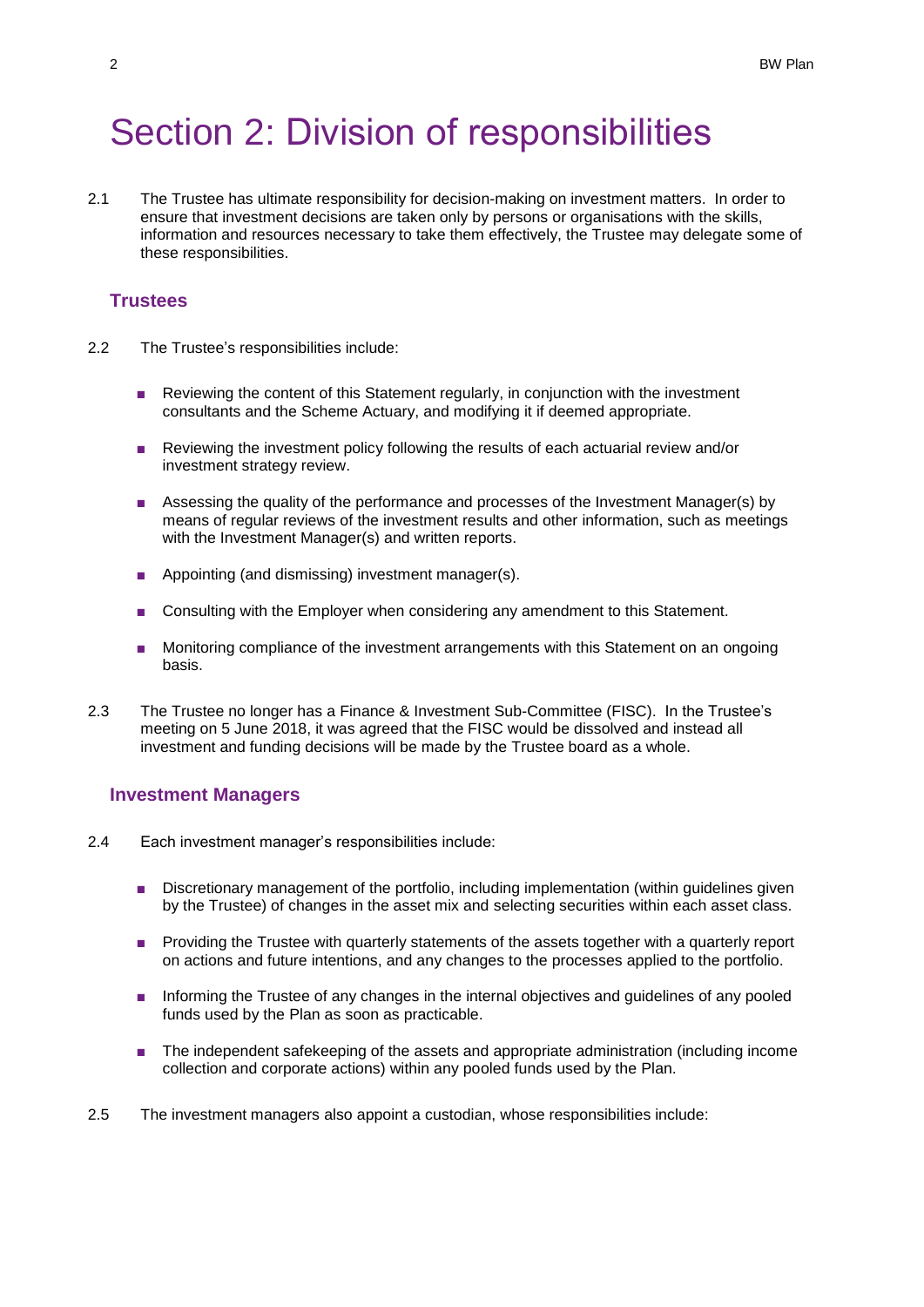- the safekeeping of all the assets of the Plan;
- undertaking all appropriate administration relating to the Plan's assets;
- processing tax reclaims in a timely manner.

## **Professional Advisors**

- 2.6 The Trustee agrees with the Myners best practice of paying particular attention to managing and contracting with external advisers (including advice on strategic asset allocation, investment management and actuarial issues). The Trustee believes that the current arrangement (using a single advisory firm for both actuarial and investment advice) has certain advantages for the Plan. The Trustee will continue with the current arrangement until this ceases to be appropriate.
- 2.7 The Trustee has agreed that the Scheme Actuary will provide investment advice in relation to the assets of the Plan and hence the Scheme Actuary also acts as the Investment Consultant.

## **Investment Consultant**

- 2.8 The investment consultant's responsibilities include:
	- Participating with the Trustee in reviews of this statement.
	- Advising the Trustee, as requested:
		- ˗ considering (in their dual role as Scheme Actuary) how any changes in benefits, membership and funding position may affect the manner in which the assets should be invested;
		- ˗ on how any changes at the investment manager(s) could affect the interests of the Plan;
		- ˗ on how any changes in the investment environment could either present opportunities or problems for the Plan.
	- Undertaking project work as requested, including:
		- reviews of asset allocation policy;
		- reviews of the investment managers.
	- Advising on the selection of new managers and/or custodians.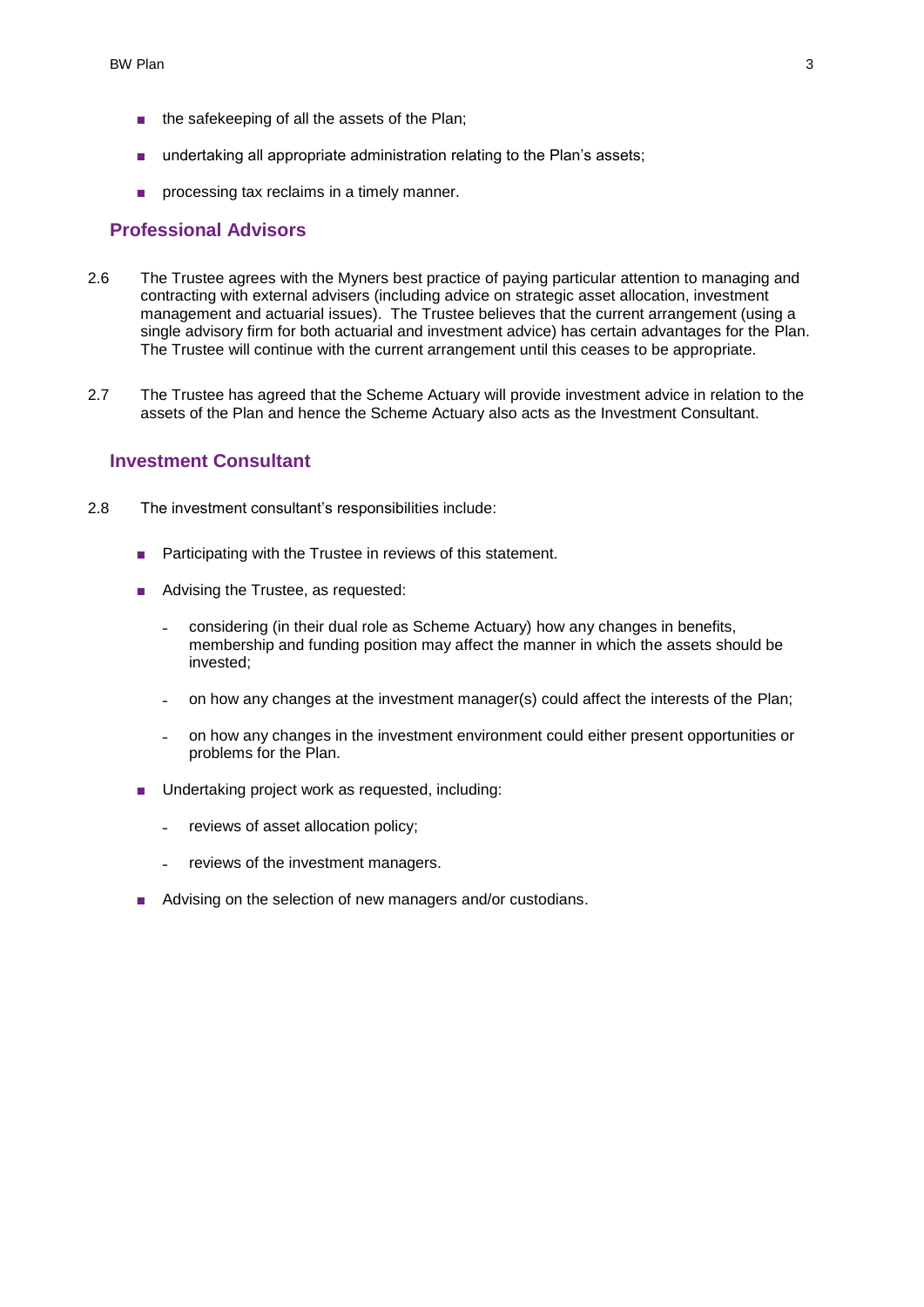# **Scheme Actuary**

- 2.9 The Scheme Actuary's responsibilities include:
	- Performing the triennial (or more frequently, as required) valuations of the Plan and advising on the appropriate contribution levels for the future.
	- Assessing the funding position of the Plan against all statutory funding requirements and advising on the appropriate response to any shortfall.
	- Acting as investment consultant and advising on the suitability of the Plan's investment strategy given the financial characteristics of the Plan.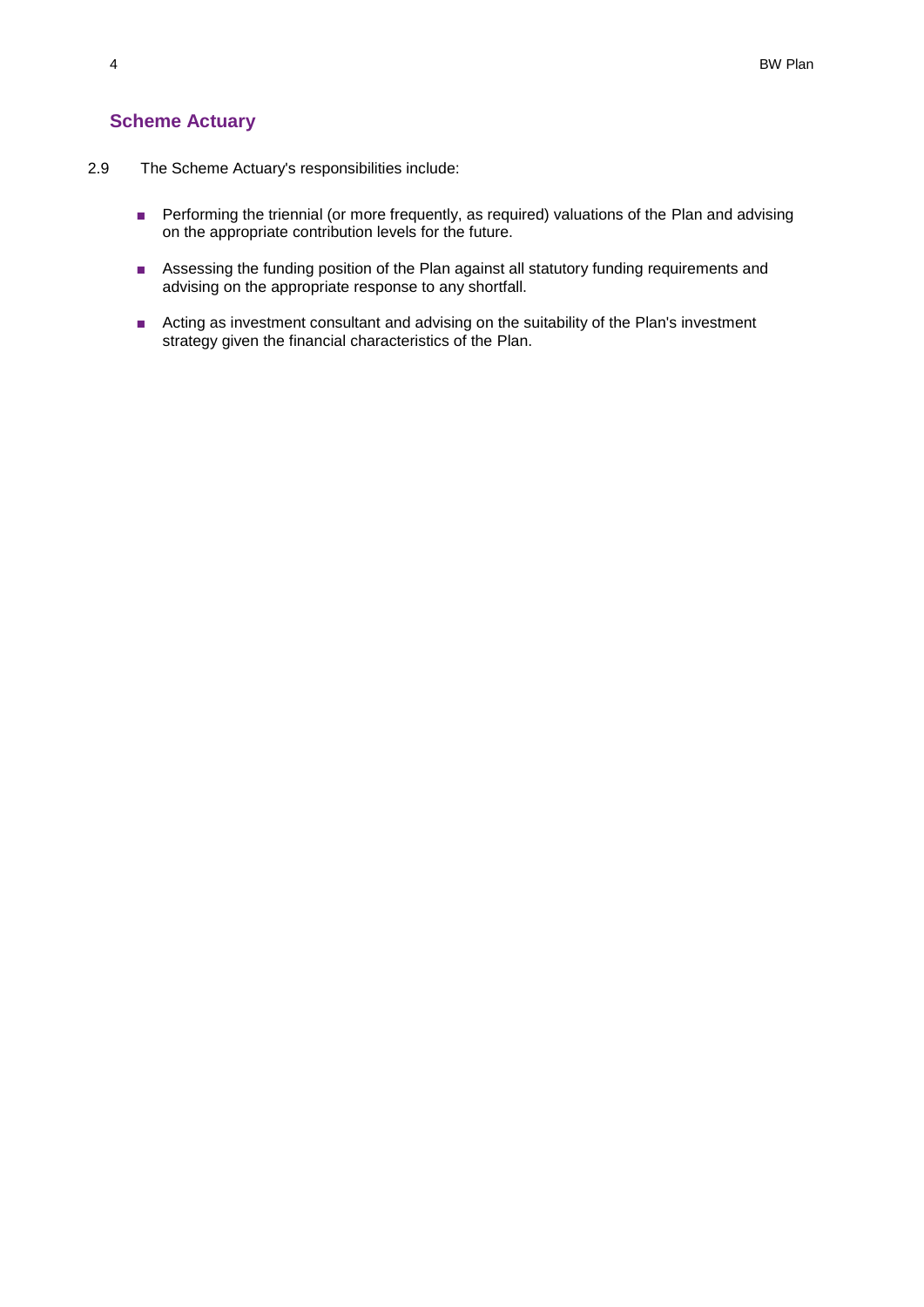# Section 3: Objectives and long term policy for the Defined Benefit section

# **Objectives**

- <span id="page-6-1"></span><span id="page-6-0"></span>3.1 The Trustee has the following investment objectives:
	- a The acquisition of suitable assets of appropriate liquidity which will generate income and an element of capital growth to meet, together with funding contributions from the Employer, the cost of accrued benefits which the Plan provides.
	- b To limit the risk of the assets failing to meet the liabilities, both over the long term and on a shorter-term basis.
	- c To minimise the long term costs of the Plan by generating return on the assets albeit the primary objective is to minimise the risks referred to in [b.](#page-6-0)
	- d The Trustee aims to buy-out the Plan at some point in the next 5-10 years with the long-term journey plan being ratified and formalised during Q3 2020.

# **Policy**

- 3.2 In 2018, the Scheme Actuary/Investment Consultant carried out an investment strategy review to examine and quantify the implications of different investment policies and to identify an appropriate asset allocation given the Plan's particular liabilities and the favourable funding position and long term target. This review specifically addressed the degree of de-risking between return seeking assets and liability matching assets that could be carried out in order to minimise the risk of failing to meet the funding objective of buy-out.
- 3.3 In 2019, the Trustee purchased a pensioner bulk annuity policy (buy-in) with Just Retirement Limited. This policy covered all pensions in payment as at 10 October 2018. The key target for the Trustee was to secure liabilities in respect of pensioner and dependant members at a cost lower than the cost of paying those liabilities through an equivalent investment in a portfolio of gilts. In doing so it provided a more exact match for inflation and interest rate risks compared to the Plan's previous bond holdings and additionally removes longevity risk in respect of these members.
- 3.4 The Trustee considers that an asset allocation policy for the Plan which corresponds to the benchmark outlined in paragraph 3.5 will ensure that the assets of the Plan include suitable investments, that those assets are appropriately diversified and that there is a reasonable expectation of meeting the objectives in [3.1.](#page-6-1)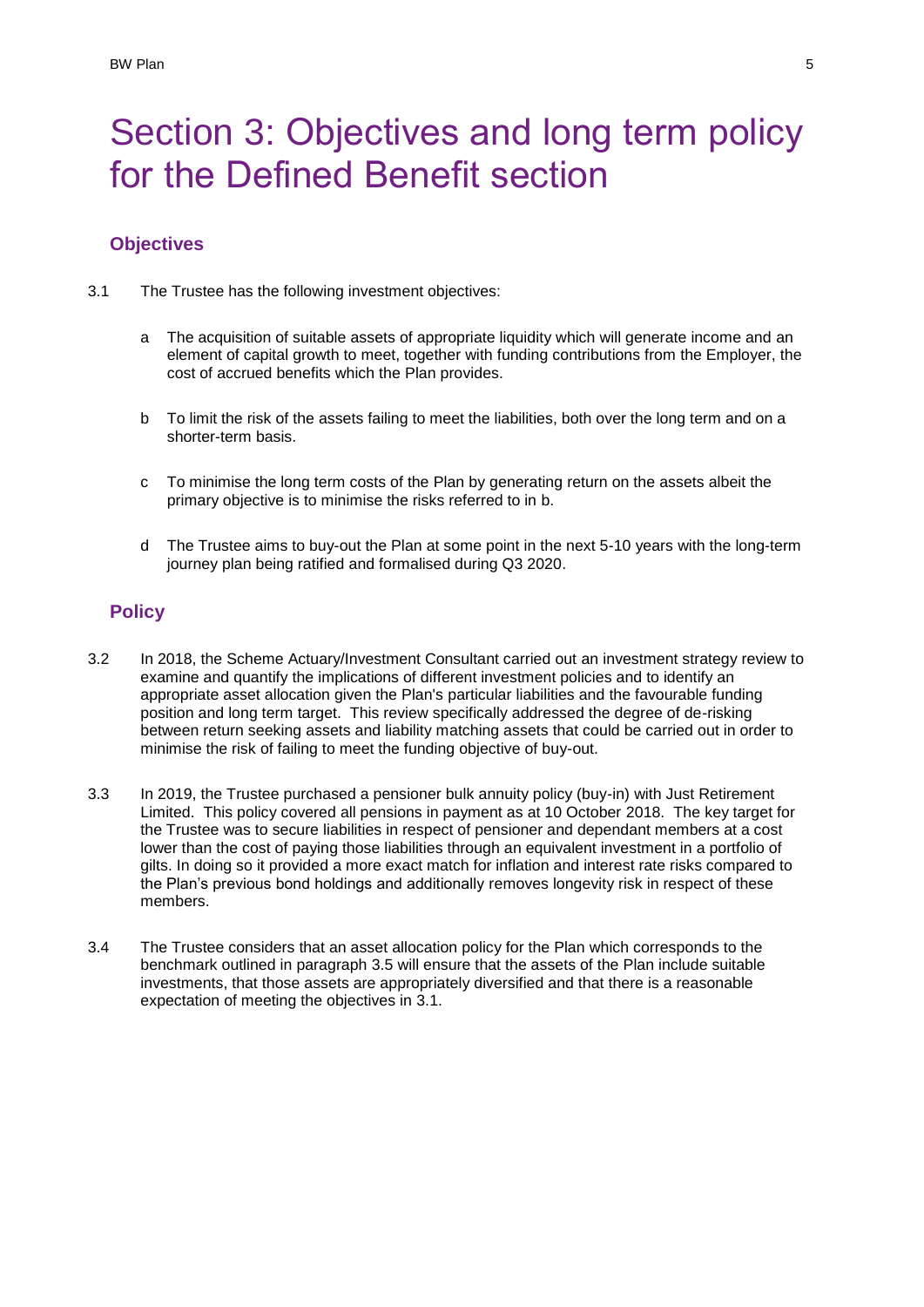# **Strategy**

3.5 A summary of the Plan's overall target asset allocation (excluding the buy-in policy) as at September 2020 is as follows:

| <b>Overall portfolio</b>          | <b>Strategic asset</b><br>allocation (%) |
|-----------------------------------|------------------------------------------|
| <b>Return-seeking assets</b>      | 60                                       |
| Equities                          | 6                                        |
| Multi-Asset                       | 54                                       |
| <b>Matching assets</b>            | 40                                       |
| Liability Driven Investment (LDI) | 40                                       |
| Total                             | 100                                      |

\* Note that the Plan has a Buy-In policy of £84.15m as at 30<sup>th</sup> June 2020. The annuity policy may be transferred to the insurer in due course (i.e. converted into a 'buy-out'). Until then, the policies remain an asset of the Plan, and the Plan remains exposed to the risk of default by the insurer. However, when selecting the insurance provider, the Trustee undertook due diligence to minimise this risk and will continue to monitor publicly available information on the financial strength of the insurer.

3.6 The Trustee, with advice from its investment consultant, will manage the Plan's assets towards the target allocations outlined above, within a reasonable tolerance, and where appropriate will rebalance the portfolio if allocations deviate away from the target significantly.

# **Additional Voluntary Contributions ("AVCs")**

- 3.7 At the time of reporting the Plan's AVC arrangement are in the process of being bulk transferred out of the Plan. The current arrangements have been retained in this version of the SIP below as these arrangements are still in place at the time of reporting, however this will be updated in the next iteration of the SIP to reflection this transfer.
- 3.8 The Plan set up a facility with Aviva for Defined Benefit section members to pay AVCs into the Plan to enhance their benefits at retirement. Members were offered a range of funds in which to invest their AVC payments. The Trustee's objective was to provide a range of funds which will provide a suitable long-term return for members, consistent with members' reasonable expectations. On the closure of the DB section, members were allowed to continue to pay into the AVC arrangement via the DC section.
- 3.9 There are two AVC policies with Equitable Life (policy numbers H0980 and H0501) and one with Aviva (formerly Friends Life) (policy number F49099). On the closure of the DB section, members were allowed to continue to pay into the Aviva policy F49099 via the DC section.
- 3.10 The range of funds available is set out below, noting that several fund name changes took place during 2017/18:
	- Managed
	- Stewardship Managed
	- BlackRock (60:40) Global
	- Equity Index Tracker
	- **Stewardship**
	- UK Equity
- North American
- Pacific Basin
- Fixed Interest
- Index-Linked
- BlackRock Over 15 Year Corporate Bond Index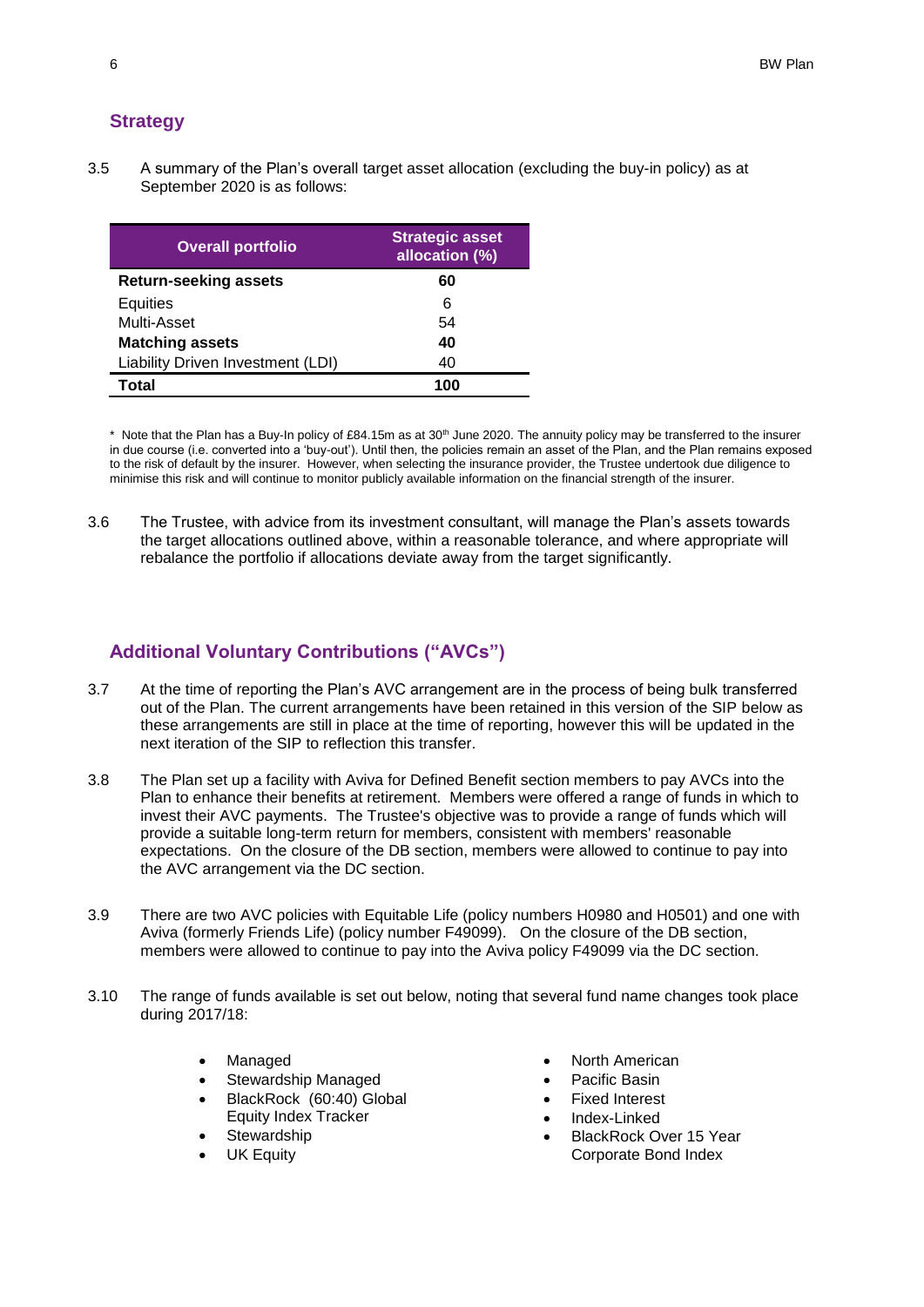- BlackRock UK Equity Index
- With profits
- European
- **Global Equity**
- Pre-Retirement Fixed Interest
- **Property**
- Cash
- Cautious Managed
- 3.11 With the assistance of the Plan's consultants, these arrangements are reviewed from time to time to ensure that the investment performance achieved is acceptable and the investment profile of the funds remains consistent with the objectives of the Trustee and needs of the members. The most recent review was carried out in Summer 2018.
- 3.12 Further details of the Aviva policy F49099 are in section 5.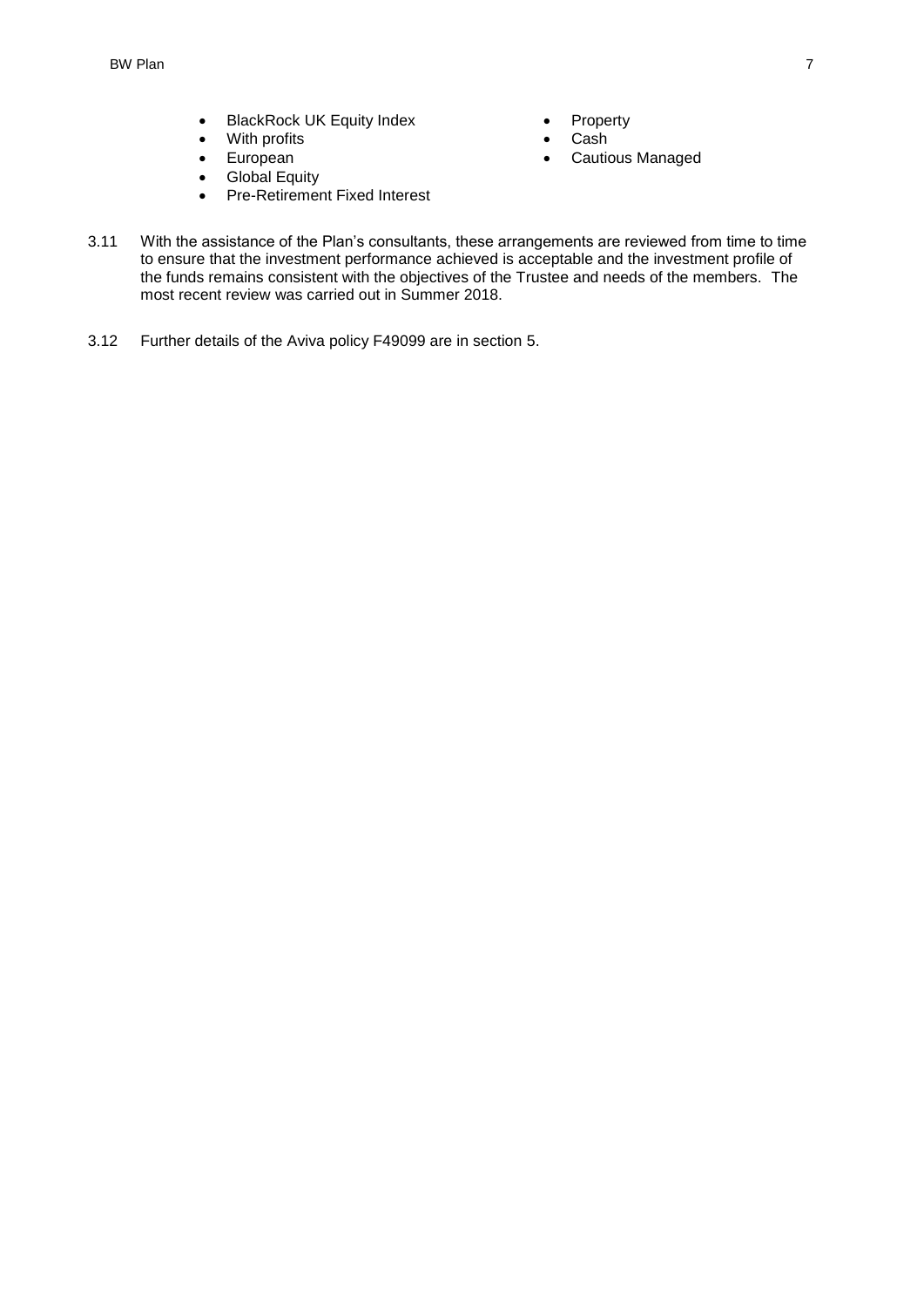# Section 4: Investment Manager Arrangements for the Defined Benefit section

# **Just Retirement Limited**

4.1 Around half of the Plan's Defined Benefit assets are invested with Just Retirement Limited (Just) in the form of a pensioner buy-in policy. This policy covers all pensions in payment as at 10 October 2018.

## *Performance objectives*

4.2 The aim of the buy-in policy is to wholly cover the benefits due to pensioner and dependant members of the Plan as at 10 October 2018.

## *Fee structures*

4.3 The Trustee paid a premium to Just of £81.4m in late April 2019, based on market conditions as at 26 April 2019 . There are no ongoing fees in respect of the policy.

## *Soft Commission*

4.4 Soft commission is not relevant for a buy-in policy.

# **BlackRock Advisors (UK) Limited**

4.5 46% of the Plan's non-Buy-In Defined Benefit target asset allocation are invested with BlackRock Advisors (UK) Limited (BlackRock) in the pooled funds listed below.

| <b>Asset Class</b>             |               | <b>BlackRock Fund</b>               | <b>Benchmark</b><br>allocation<br>$\frac{9}{6}$ |  |
|--------------------------------|---------------|-------------------------------------|-------------------------------------------------|--|
| <b>Global Equities</b>         |               | Aquila Life World Equity Index Fund | 6.0                                             |  |
| Liability<br><b>Investment</b> | <b>Driven</b> | <b>LDI Portfolio</b>                | 40.0                                            |  |

### *Performance objectives*

4.6 The BlackRock Aquila Life World Equity Index fund tracks the MSCI All World index within a reasonable tolerance.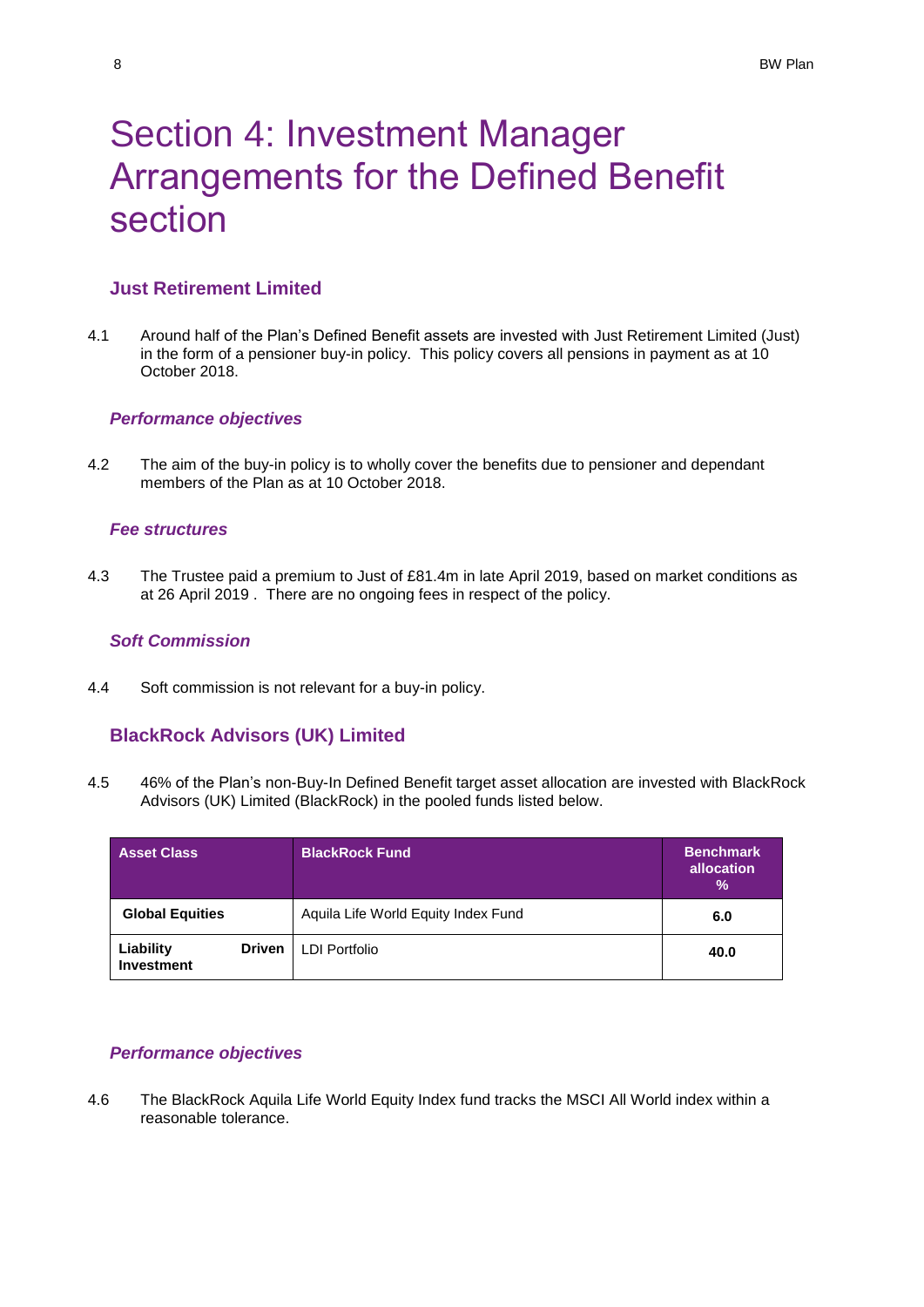4.7 BlackRock manage the LDI mandate with discretion around the underlying instruments used whilst maintaining a target hedge ratio of 93% within a reasonable tolerance range. This target hedge ratio will be revisited by the Trustee from time-to-time with advice from its investment consultant on its appropriateness.

#### *Fee structures*

4.8 BlackRock is paid a fee based on the value of assets that it manages. These fees, exclusive of VAT, are as follows:

| Plan assets invested in index-tracking pooled funds | 0.18% pa |
|-----------------------------------------------------|----------|
| Plan assets invested in the BlackRock LDI Portfolio | 0.12% pa |

### *Soft Commission*

4.9 BlackRock does not use soft commission arrangements within its broking transactions.

## **Towers Watson Investment Management (TWIM)**

4.10 56% of the Plan's Defined Benefit target asset allocation (excluding the buy-in policy) are invested with Towers Watson Investment Management (TWIM) in the pooled fund listed below.

| <b>Asset Class</b> | <b>TWIM Fund</b>      | <b>Benchmark</b><br>allocation<br>$\%$ |
|--------------------|-----------------------|----------------------------------------|
| <b>Multi-Asset</b> | Core Diversified Fund | 56.0                                   |

#### *Performance objectives*

- 4.11 The TWIM Core Diversified Fund has the objective to seek an attractive risk-adjusted total return on a medium-long term basis through investing in mainstream and alternative investment asset classes. The fund has the objective to seek a return of 3-Month GBP LIBOR + 3%.
- 4.12 The Investment Manager is responsible for ensuring appropriate diversification of investments and the suitability of Plan investments managed by them.

#### *Fee structures*

4.13 TWIM is paid a fee based on the value of assets that it manages. These fees, exclusive of VAT, are as follows (and may vary slightly over time owing to the composition of the underlying asset classes within the fund):

Plan assets invested in Core Diversified Fund **Diversified Fund** 0.62% pa

#### *Soft Commission*

4.14 TWIM does not use soft commission arrangements within its broking transactions.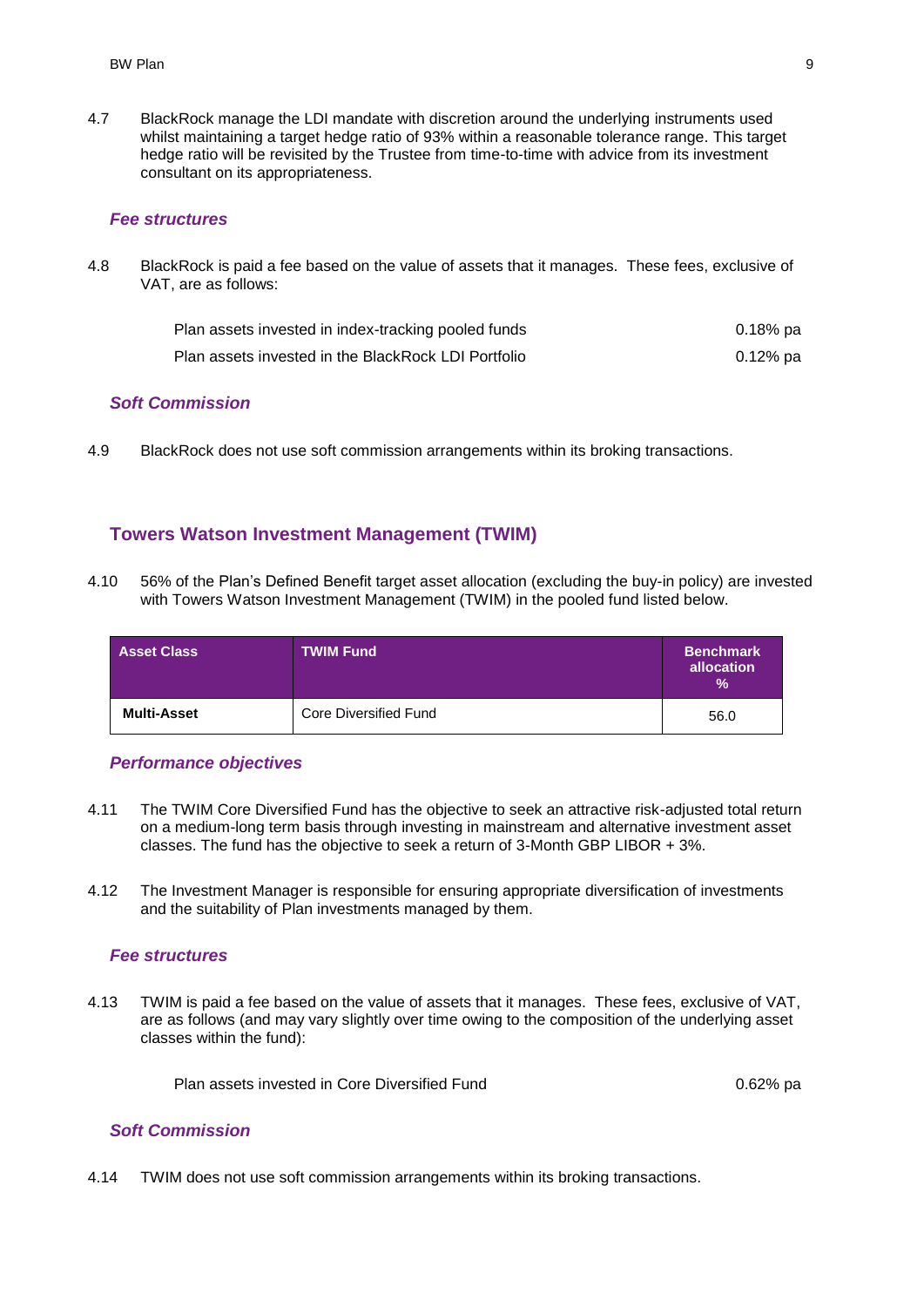# Section 5: Defined Contribution section

## **Background**

- 5.1 The DC section was closed to future contributions with effect from 1 February 2018.
- 5.2 In March 2018, the Trustee undertook a bulk transfer of all DC section assets to the Aegon (BlackRock) Master Trust, excluding assets in the Plan's AVC arrangement with Aviva (Friends Life) (policy number F49099).
- 5.3 The AVC arrangement was originally set up for DB section members. See section 3 for details. The Trustee's objective was to provide a range of funds which will provide a suitable long-term return for members, consistent with members' reasonable expectations.

### **Fund range**

5.4 The investment options available in the AVC arrangement via Aviva are set out below, noting that several fund name changes took place in 2017/18.

### 5.5

| <b>Fund name</b>      | <b>Description</b>                                                                                                                                                                                                             |
|-----------------------|--------------------------------------------------------------------------------------------------------------------------------------------------------------------------------------------------------------------------------|
| Lifestyle 60% Option  | The Lifestyle 60% Option invests in a mix of 60% BlackRock (60:40) Global<br>Equity Index Tracker Fund and 40% BlackRock Over 15 Year Corporate<br>Bond Index Fund until 10 years of target retirement date.                   |
|                       | From this date onwards, the fund switches gradually into the bond and cash<br>funds.                                                                                                                                           |
|                       | At target retirement date 75% of a member's Personal Retirement Account is<br>invested equally between the BlackRock Over 15 Year Corporate Bond Index<br>Fund and the Index Linked Fund and 25% is invested in the Cash Fund. |
| Lifestyle 80% Option  | The Lifestyle 80% Option invests in a mix of 80% BlackRock (60:40) Global<br>Equity Index Tracker Fund and 20% BlackRock Over 15 Year Corporate<br>Bond Index Fund until 10 years of target retirement date.                   |
|                       | From this date onwards, the fund switches gradually into the bond and cash<br>funds.                                                                                                                                           |
|                       | At target retirement date 75% of a member's Personal Retirement Account is<br>invested equally between the BlackRock Over 15 Year Corporate Bond Index<br>Fund and the Index Linked Fund and 25% is invested in the Cash Fund. |
| Lifestyle 100% Option | The Lifestyle 100% Option invests 100% in the BlackRock (60:40) Global<br>Equity Index Tracker Fund until 10 years of target retirement date.                                                                                  |
|                       | From this date onwards, the fund switches gradually into the bond and cash<br>funds.                                                                                                                                           |
|                       | At target retirement date 75% of a member's Personal Retirement Account is<br>invested equally between the BlackRock Over 15 Year Corporate Bond Index<br>Fund and the Index Linked Fund and 25% is invested in the Cash Fund. |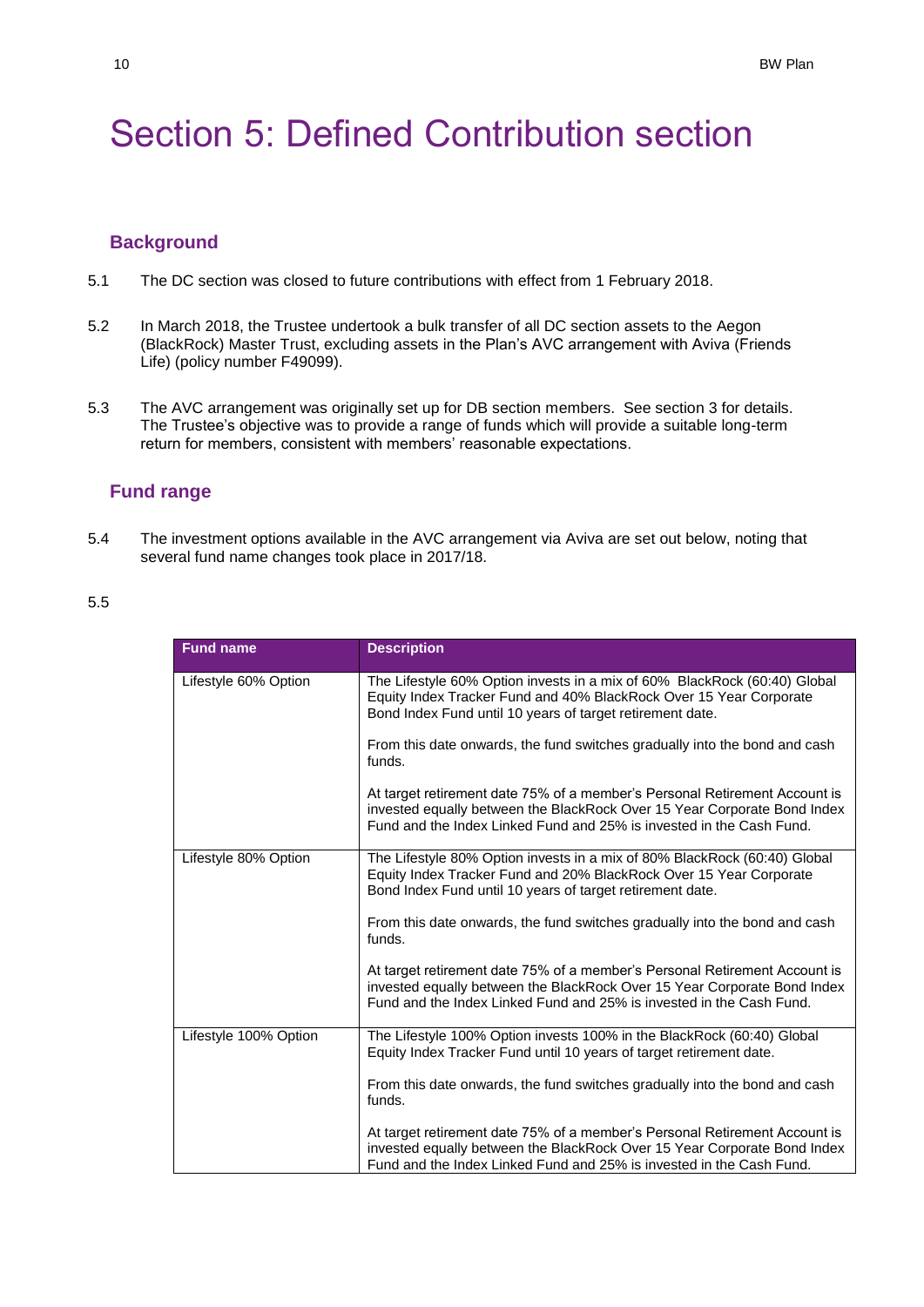Г

| <b>Fund type</b> | <b>Fund name</b>                                             | <b>Description</b>                                                                                                                                                                                  |  |  |
|------------------|--------------------------------------------------------------|-----------------------------------------------------------------------------------------------------------------------------------------------------------------------------------------------------|--|--|
| Equity           | BlackRock UK Equity Index Fund                               | Invests in shares of UK companies                                                                                                                                                                   |  |  |
| Equity           | <b>UK Equity Fund</b>                                        | Invests in shares of UK companies                                                                                                                                                                   |  |  |
| Equity           | Stewardship Fund                                             | Invests in an ethically screened mix of mainly<br>UK equities                                                                                                                                       |  |  |
| Equity           | BlackRock (60:40) Global Equity Index<br><b>Tracker Fund</b> | Invests 60% In UK and 40% in overseas<br>stocks and shares                                                                                                                                          |  |  |
| Equity           | Global Equity Fund                                           | Invests in a wide range of global equities                                                                                                                                                          |  |  |
| Equity           | European Fund                                                | Invests in a wide range of equities from<br>European stock markets (ex UK)                                                                                                                          |  |  |
| Equity           | North American Fund                                          | Invests in equities in the US and Canada                                                                                                                                                            |  |  |
| Equity           | Pacific Basin Fund                                           | Invest in the Pacific Basin region (incl.<br>Australia, China, Hong Kong, India, Indonesia,<br>New Zealand, Pakistan, the Philippines<br>Singapore, South Korea, Sri Lanka, Taiwan<br>and Thailand) |  |  |
| Mixed            | <b>Managed Fund</b>                                          | Invests in a diversified range of Global and UK<br>equities and bonds                                                                                                                               |  |  |
| Mixed            | Cautious Managed Fund                                        | Invest in a diversified range of equities, bonds,<br>property and cash                                                                                                                              |  |  |
| Mixed            | Stewardship Managed Fund                                     | Invests in an ethically screened mix of Global<br>and UK equities and bonds                                                                                                                         |  |  |
| With-profit      | FP With Profit Fund                                          | Invests in a mix of equity, bonds, property and<br>cash in a with-profits fund                                                                                                                      |  |  |
| Property         | <b>Property Fund</b>                                         | Invests mainly in UK commercial property                                                                                                                                                            |  |  |
| Bond             | <b>Fixed Interest Fund</b>                                   | Invests mainly in UK Government and Sterling<br>denominated fixed interest securities                                                                                                               |  |  |
| Bond             | Pre-Retirement Fixed Interest Fund                           | Invests mainly in UK Government and Sterling<br>denominated fixed interest securities                                                                                                               |  |  |
| Bond             | <b>Index Linked Fund</b>                                     | Invests in UK Government index linked bonds                                                                                                                                                         |  |  |
| Bond             | BlackRock Over 15 Year Corporate Bond<br><b>Index Fund</b>   | Invests in Sterling denominated long dated<br>investment grade corporate bonds                                                                                                                      |  |  |
| Cash             | Cash Fund                                                    | Invests in money market instruments, bonds<br>and cash                                                                                                                                              |  |  |

5.6 With the assistance of the Plan's consultants, these arrangements are reviewed from time to time to ensure that the investment performance achieved is acceptable and the investment profile of the funds remains consistent with the objectives of the Trustee and needs of the members. The most recent review was carried out in Summer 2018.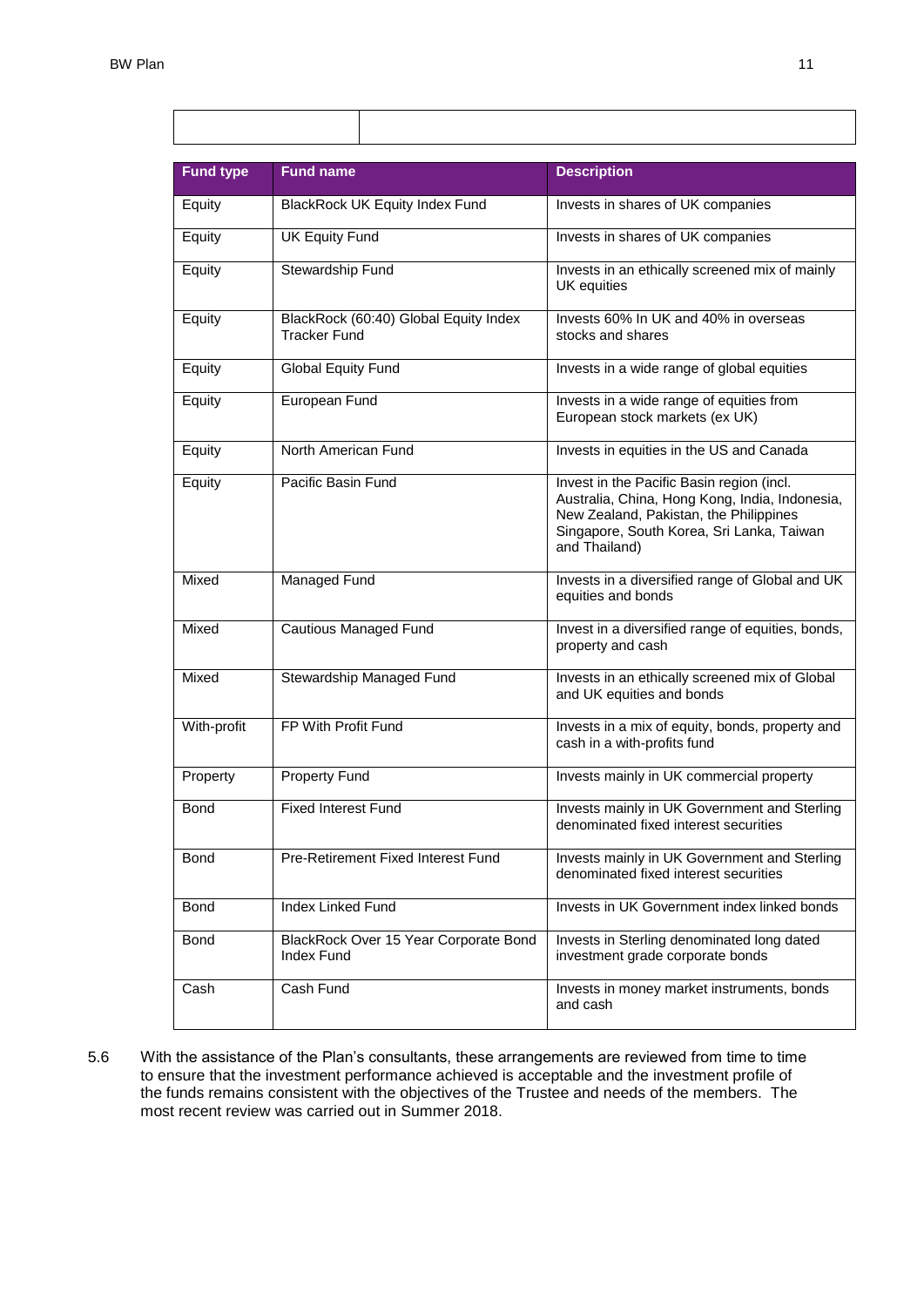# Section 6: Other investment policies

The Trustee also faces other requirements relating to investment, be they legislative or considered best practice.

### **Choosing investments**

- 6.1 The Trustee has appointed investment managers who are authorised under Financial Services and Markets Act 2000 to undertake investment business. After gaining (and, at most, annually reconfirming) appropriate investment advice, the Trustee has specified the asset allocation of every manager. Investment choice has been delegated to the managers subject to defined tolerances relative to their respective benchmarks.
- 6.2 In this context, investment advice is defined by Section 36 of Pensions Act 1995 (as amended).

## **Investment restrictions**

### *Universal*

- 6.3 No direct investment is permitted in securities issued by the Company or any associated companies.
- 6.4 No direct investment is permitted in property leased to the Company.

#### *Manager Restrictions*

- 6.5 The Trustee recognises that the Myners Code recommends that Investment Managers should not be restricted in their use of financial instruments, without clear justification in the light of the specific circumstances of the Plan. The Trustee has decided to retain the existing restrictions, but will review on an annual basis.
- 6.6 The following restrictions have been agreed with the Investment Managers of the Defined Benefit section of the Plan and can only be changed with the consent of the Trustee:
	- a No use of futures and options not traded on and under the rules of a recognised or designated Stock Exchange.
	- b Derivatives shall not be used for speculative transactions or for the purpose of gearing the Plan.
	- c Not more than 15% of the Plan to be exposed to financial futures on a full exposure basis.
	- d Plan to be invested only in the units of regulated collective investment schemes, cash and derivatives.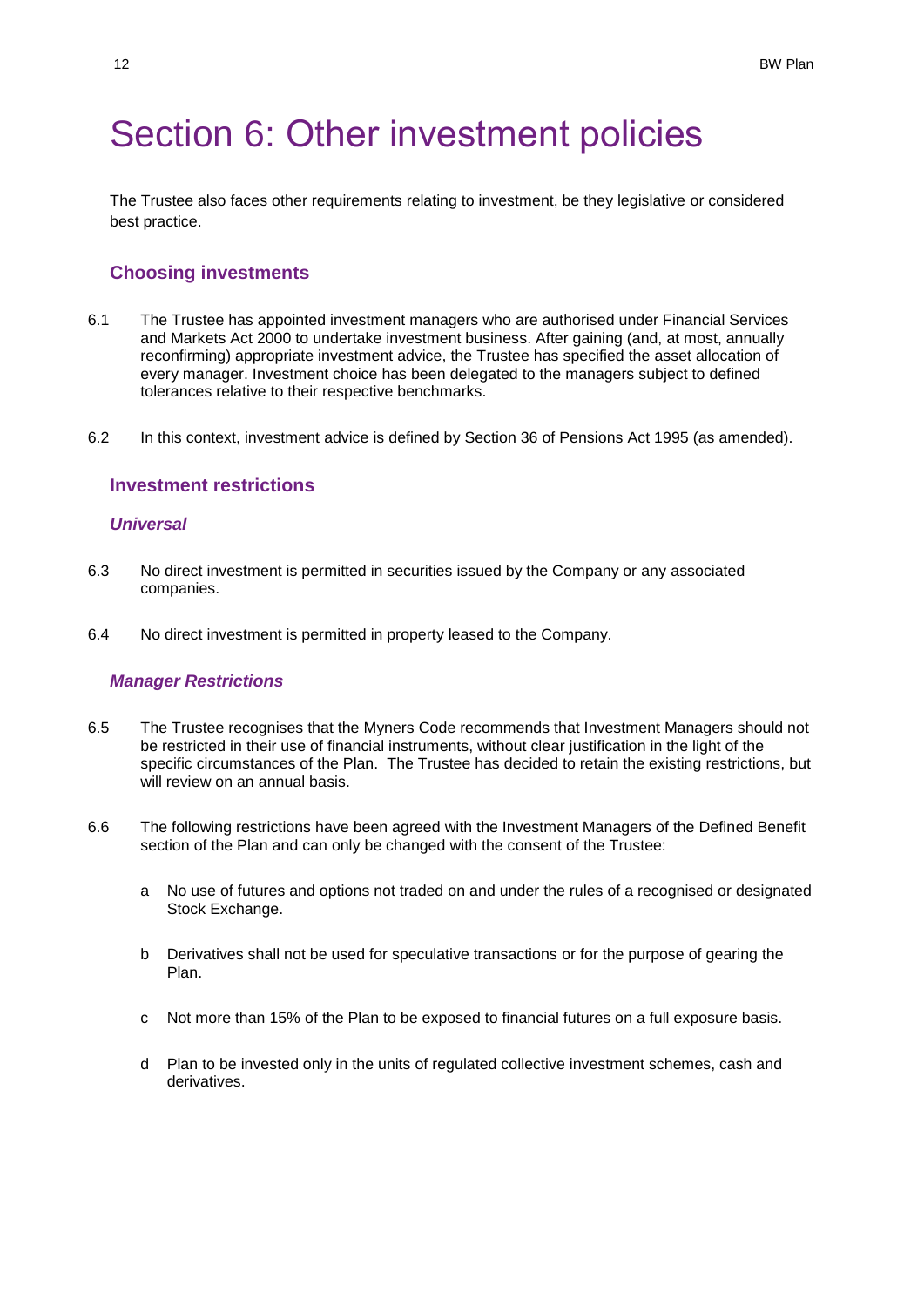# **Rights attaching to investments**

- 6.7 The Trustee's policy is to delegate responsibility for the exercising of rights (including voting rights) attaching to investments to the investment managers.
- 6.8 The Trustee periodically review reports from investment managers to ensure that the policies outlined in sections 6.3 to 6.6 are being met.

## **Liquidity and realisation of investments**

- 6.9 The Plan's administrator (currently XPS Administration) assesses the likely benefit outgo on a regular basis and ensures that sufficient cash reserves are available to meet this outgo.
- 6.10 The Trustee's policy is that there should be sufficient secure investments in liquid or readilyrealisable assets to meet cashflow requirements in the majority of foreseeable circumstances so that realisation of assets will not disrupt the Plan's overall investment policy.

## **The Myners Principles**

- 6.11 The Trustee has reviewed their compliance with the Myners Principles (as stated in Appendix A).
- 6.12 In light of the Myners Code, the Trustee has considered the issue of remuneration for serving Trustee members. The Trustee has decided that it is inappropriate to be remunerated for the additional responsibilities as Trustee of the Plan. Given that the time spent dealing with investment issues for the Plan is generally within the hours of normal employment, the Trustee feels that it is inappropriate to be further compensated for this time.
- 6.13 The Myners Code suggests that trustees should formulate and publish an annual business plan. The Trustee does not consider it appropriate to publish a formal business plan, although the Trustee does manage an informal business plan that includes investment items which it reviews on a regular basis.

# **Engagement with investment managers, including policies on alignment, incentivisation and monitoring**

- 6.14 To maintain alignment with the Trustee's overall investment objectives and policies (including the Trustee's views on sustainable investments set out in this Statement), the investment managers are provided with the most recent version of the Scheme's Statement of Investment Principles on an annual basis and are required to confirm that the management of the assets is consistent with those policies relevant to the mandate in question.
- 6.15 The Trustee expects the investment managers to invest with a medium to long time horizon, and to use their engagement activity to drive improved performance over these periods. The appropriateness of the Scheme's allocation to such mandates is determined in the context of the Scheme's overall objectives.
- 6.16 The Trustee appoints its investment managers with an expectation of a long-term partnership, which encourages active ownership of the Scheme's assets. When assessing a manager's performance, the focus is on longer-term outcomes, and the Trustee would not expect to terminate a manager's appointment based purely on short term performance. However, a manager's appointment could be terminated within a shorter timeframe due to other factors such as a significant change in business structure or the investment team.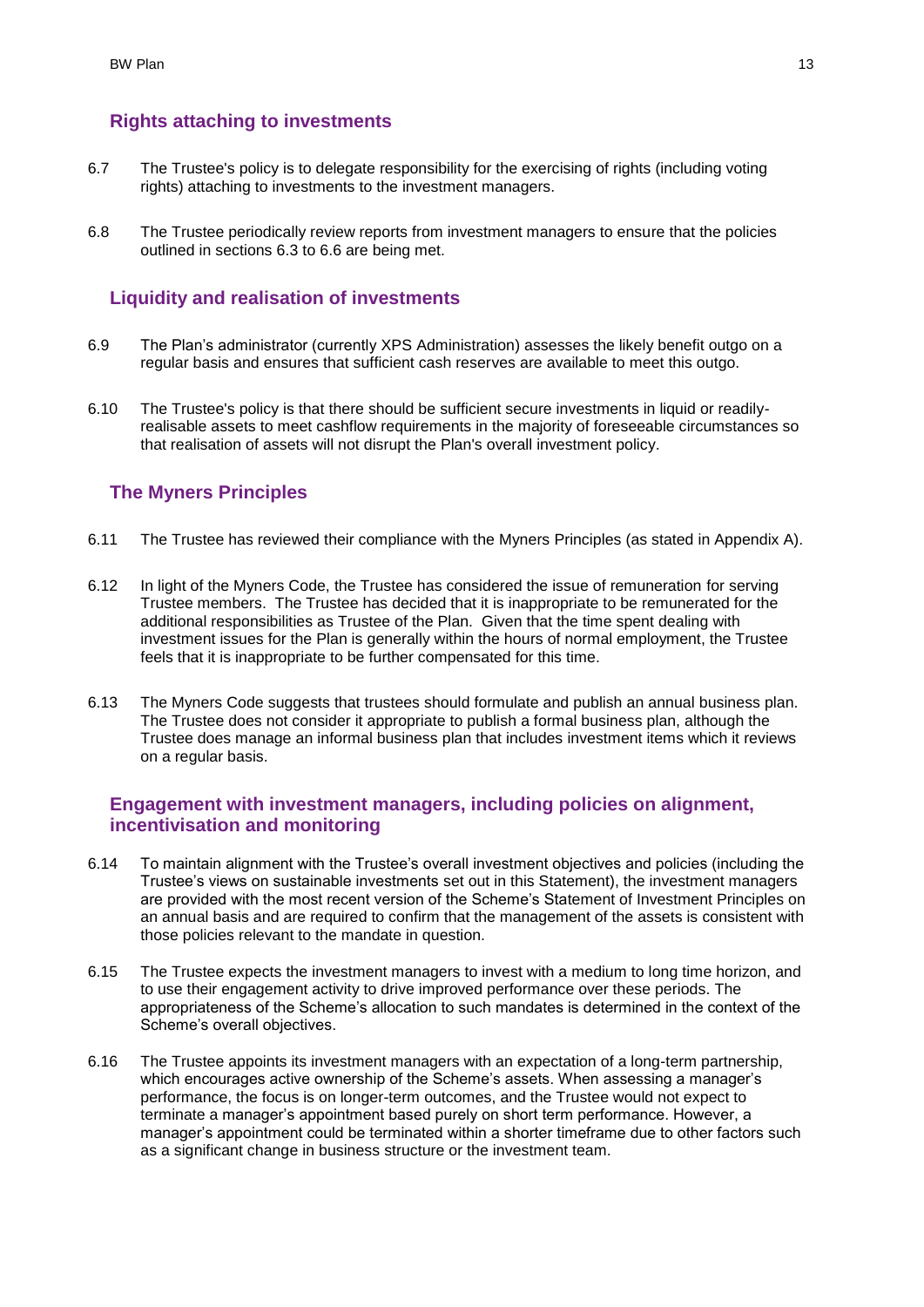- 6.17 The Scheme uses different managers and mandates to implement its investment policies. The Trustee ensures that, in aggregate, its portfolio is consistent with the policies set out in this Statement, in particular those required under regulation 2(3)(b) of the Occupational Pension Schemes (Investment) Regulations (2005). The Trustee will also ensure that the investment objectives and guidelines of any particular pooled vehicle are consistent with its policies, where relevant to the mandate in question.
- 6.18 Managers are paid an ad valorem fee, in line with normal market practice, for a given scope of services which includes consideration of long-term factors and engagement.
- 6.19 Should the Trustee's monitoring process reveal that a manager's portfolio is not aligned with the Trustee's policies, the Trustee will engage with the manager further to encourage alignment. This monitoring process includes specific consideration of the sustainable investment/ESG characteristics of the portfolio and managers' engagement activities. If, following engagement, it is the view of the Trustee that the degree of alignment remains unsatisfactory, the manager will be terminated and replaced.
- 6.20 The Trustee reviews the costs incurred in managing the Plan's assets regularly, which includes the costs associated with portfolio turnover. In assessing the appropriateness of the portfolio turnover costs at an individual investment manager level, the Trustee will have regard to the actual portfolio turnover and how this compares with the expected turnover range for that mandate.

# **Environmental Social and Governance Considerations**

- 6.21 The Trustee will generally take account of financially material considerations including (but not necessarily limited to) Environmental, Social and Governance (ESG) considerations, such as climate change, in the selection, retention and realisation of the Plan's investments.
- 6.22 The Trustee considers these issues having regard to the length of time that is needed for the funding of benefits by the investments of the Plan.
- 6.23 In practice, as the Plan only requires a very modest return in excess of gilts to meet its long term self-sufficiency goal, the majority of the Plan's assets are already invested in government securities (via its LDI mandate) and bulk annuities. Therefore ESG considerations are only expected to impact a minority of the portfolio.
- 6.24 Once the Plan hits its long-term funding target, the majority of the Plan's assets are expected to be sold in favour of further investment in bulk annuities. ESG factors are typically expected to play out over the longer term and so are only expected to have a modest impact over the Plan's relatively short timescales.
- 6.25 The Trustee has therefore taken a proportionate approach to ESG considerations, as follows:
	- The Plan's return-seeking portfolio is managed via the WTW Core Diversified Fund and BlackRock passive global equities. The Trustee expects that the managers, as part of their wider governance of the pooled funds, to continue their long standing approach to stewardship - including engagement with firms and exercise of voting rights. The Trustee will monitor the managers in this regard from time to time by carrying out a high level review of investment performance as well as seeking an annual update on their ESG policies.
	- 6.19 Members' Views and Non-Financial Factors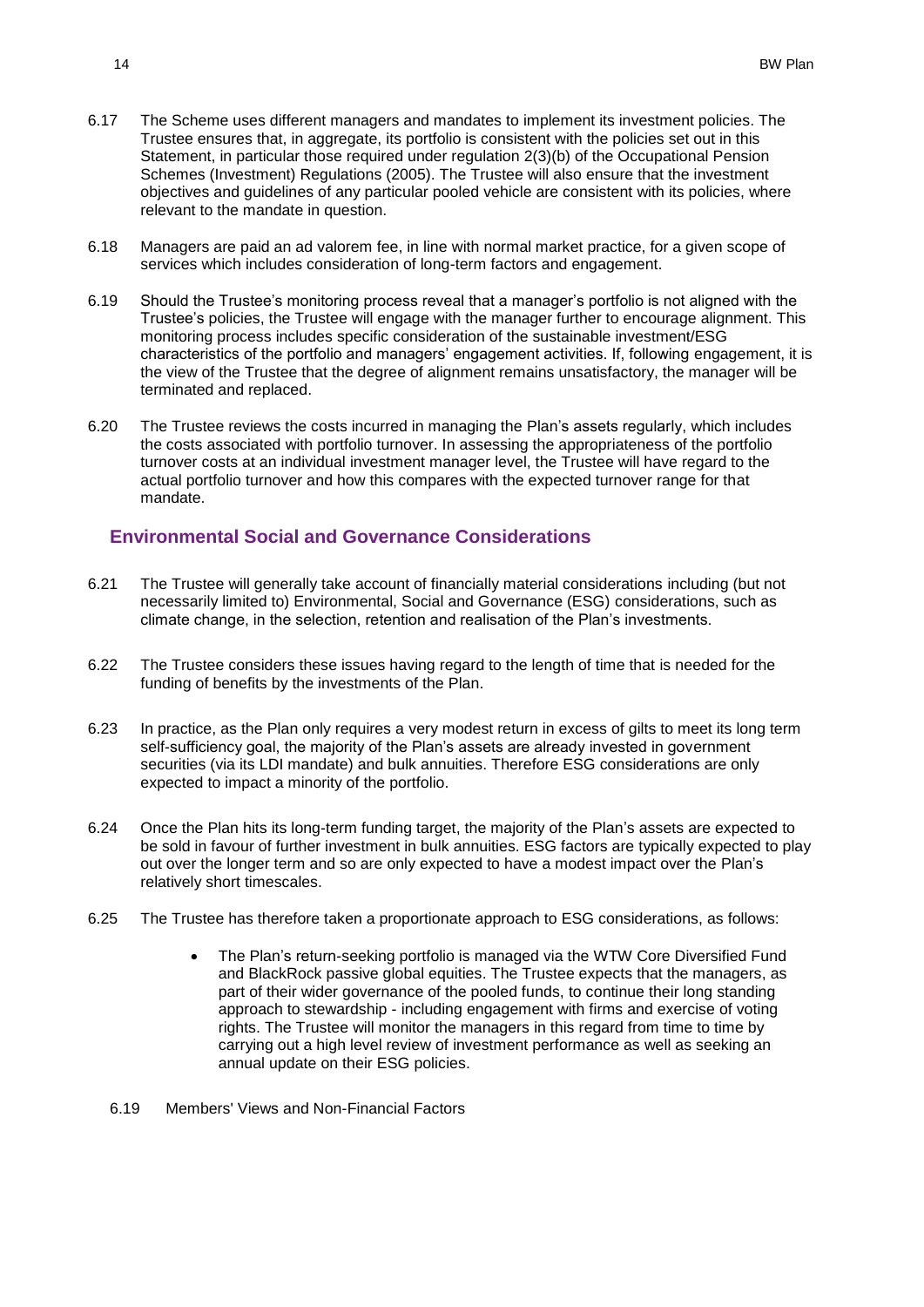• The Trustee does not take into account the views of members and beneficiaries in relation to ethical considerations, social and environmental impact, or present and future quality of life matters (defined as "non-financial factors") in setting and implementing the Plan's investment strategy.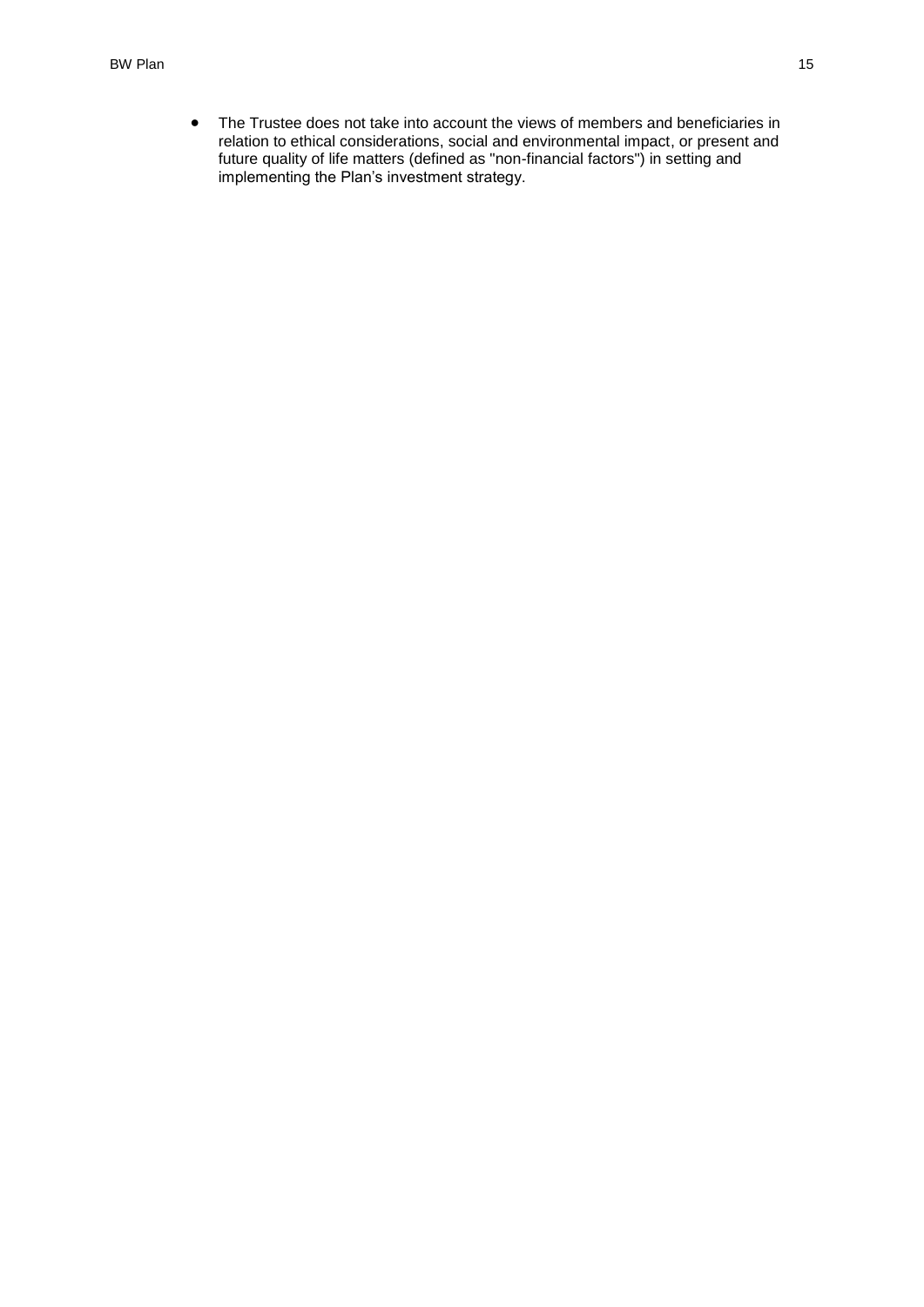# Section 7: Risk management

- 7.1 The Trustee recognises a number of risks involved in the investment of the assets of the Plan:
	- Solvency risk and mismatching risk
		- ˗ are measured through regular assessments of the expected development of the assets relative to the liabilities under current and alternative investment policies;
		- ˗ are managed through the choice of the benchmark asset allocation and regular reviews of investment strategy.
	- Manager risk
		- is measured by the expected deviation of the prospective risk and return, as set out in the manager's objectives, relative to the investment policy;
		- is managed through the ongoing monitoring of the performance of the investment manager as well as a number of qualitative factors supporting the manager's investment process.
	- Liquidity risk
		- is measured by the level of cashflow required by the Plan over a specified period;
		- is managed by the Plan's administrators assessing the level of cash held in order to limit the impact of the cash flow requirements on the investment policy.
	- Currency risk
		- ˗ is measured by the level of overseas investment and the translation effect of currencies leading to the risk of an adverse influence on investment values;
		- is managed by reducing the translation risk of investing overseas by hedging a proportion of the overseas investments' currency translation risk for those overseas currencies that can be hedged efficiently.
	- Custodial risk
		- is measured by assessing the credit-worthiness of the custodian and the ability of the organisation to settle trades on time and provide secure safekeeping of the assets under custody;
		- ˗ is managed by monitoring the custodian's activities and discussing the performance of the custodian with the investment managers when appropriate. In addition, restrictions are applied as to who can authorise transfers of cash and the accounts to which transfers can be made.
	- Political risk
		- ˗ is measured by the level of concentration of any one market leading to the risk of an adverse influence on investment values arising from political intervention;
		- is managed by regular reviews of the actual investments relative to policy and through regular assessment of the levels of diversification within the existing policy.
	- Sponsor risk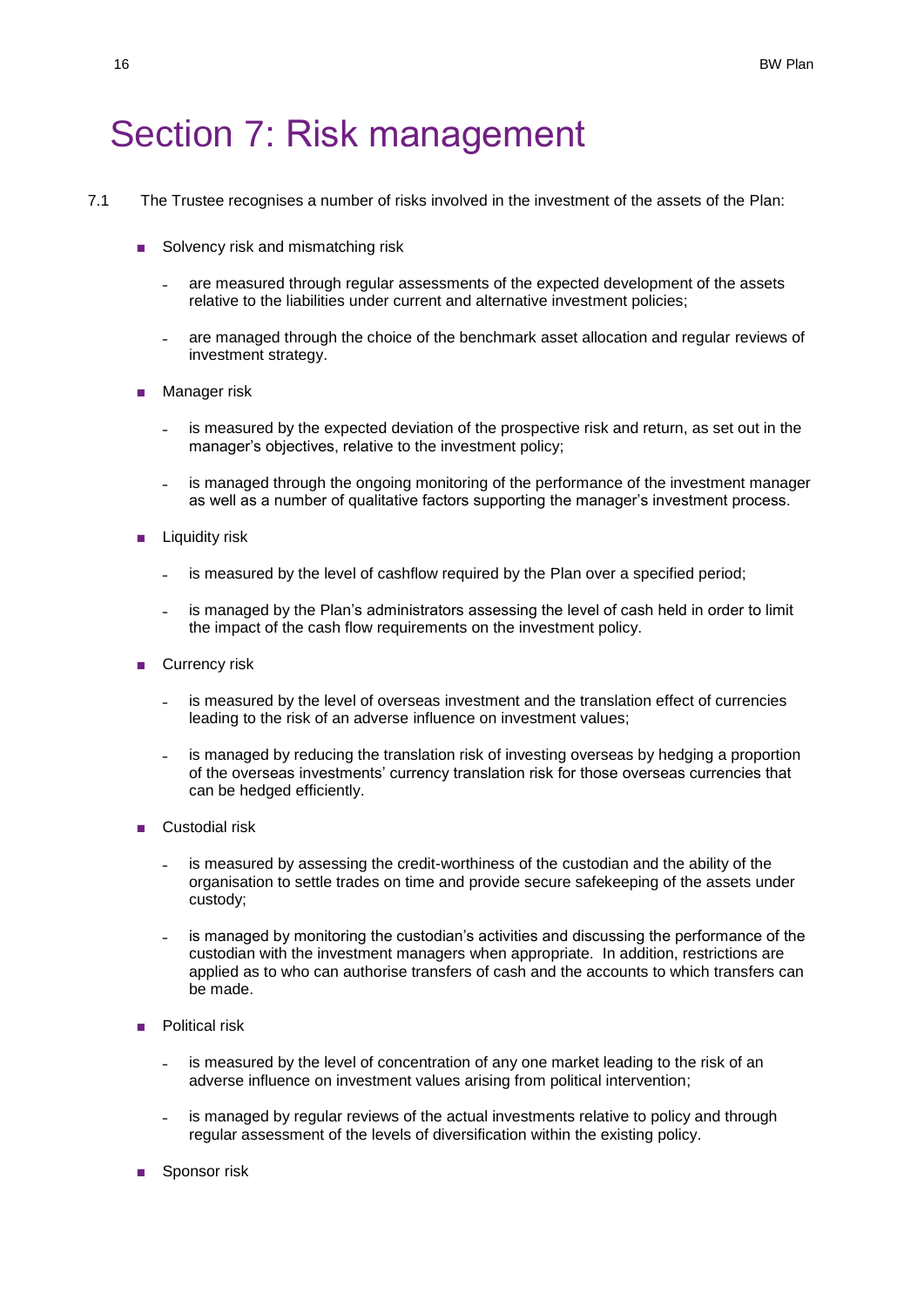- is measured by the level of ability and willingness of the sponsor to support the continuation of the Plan and to make good any current or future deficit;
- is managed by assessing the interaction between the Plan and the sponsor's business, as measured by the number of factors, including the creditworthiness of the sponsor and the size of the pension liability relative to the financial strength of the sponsor.
- the Trustee has also assessed the covenant strength of Just Retirement Limited and will continue to do so at regular intervals in future.
- 7.2 These measures do not render the investment policy free of risk. Rather, the measures endeavour to balance the need for risk control and the need for assets which are likely to achieve the required performance target.
- 7.3 The Trustee continues to monitor these risks and maintain a register of risks that the Plan faces, which is reviewed regularly.

Signed:

Name:

Date:

| Authorised for and on behalf of the Trustee of the Plan |  |  |  |  |  |  |  |
|---------------------------------------------------------|--|--|--|--|--|--|--|
|---------------------------------------------------------|--|--|--|--|--|--|--|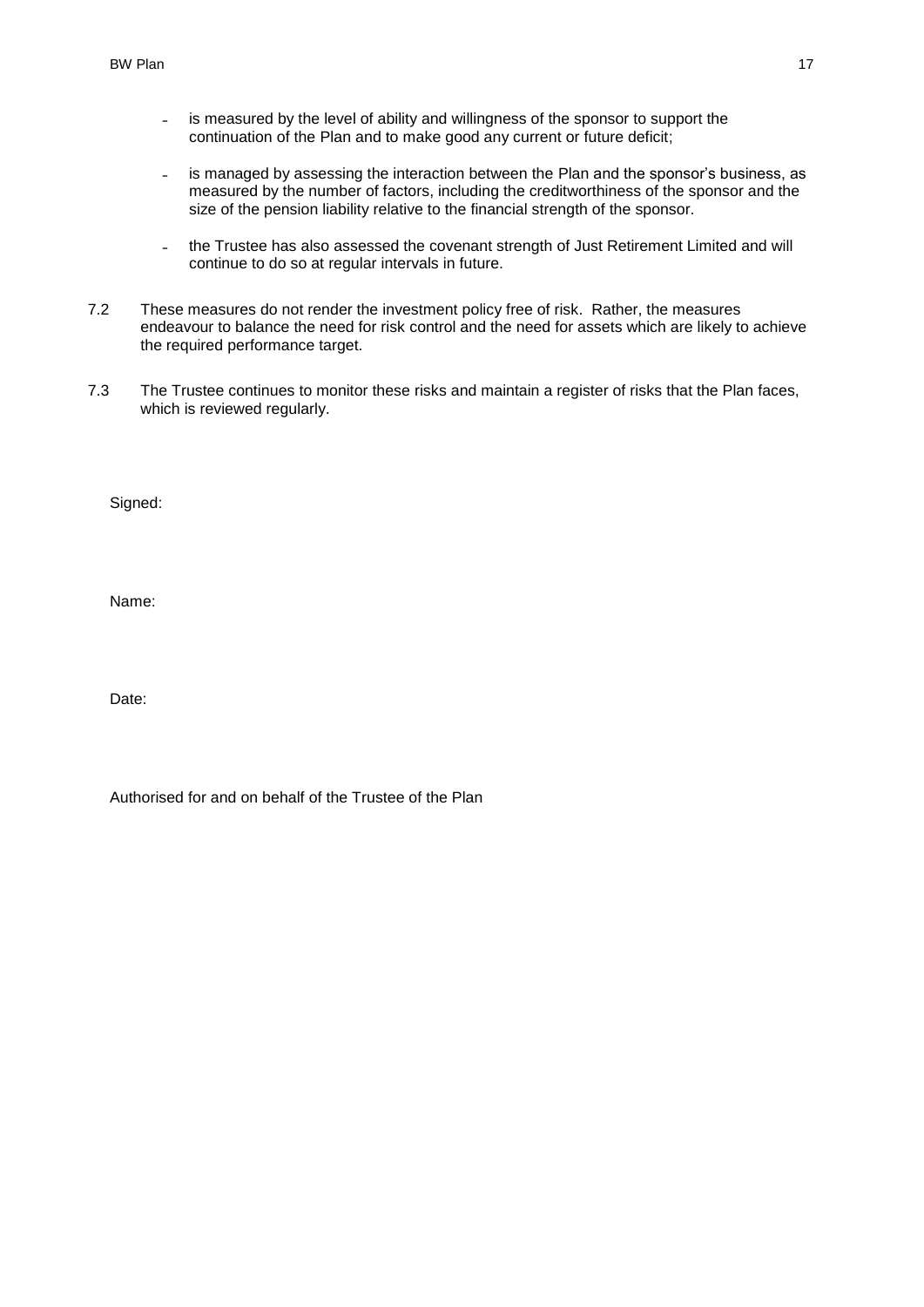# Appendix A: IGG (or Myners) principles

In 2000, the Government commissioned Paul Myners to investigate the factors which were distorting the investment decision-making of UK institutions. As a result of this review, it was recommended that UK defined-benefit pension funds adopt investment principles (now called the IGG Principles) as best practice. These investment principles have since been amended and are detailed as follows:

#### **Principle Best practice guidance** The high level principles represent best practice throughout the industry in investment decision-making and governance. It is expected that trust boards will report against these on a voluntary 'comply or explain' basis. Best practice guidance is intended to help trustees to apply the principles effectively. Trustees are not expected to implement every element of best practice. Rather trustees may use best practice examples where appropriate to help demonstrate whether compliance has been achieved. **Principle 1: Effective decisionmaking** ■ Trustees should ensure that decisions are taken by persons or organisations with the skills, knowledge, advice and resources necessary to take them effectively and monitor their implementation. ■ Trustees should have sufficient expertise to be able to evaluate and The board has appropriate skills for, and is run in a way that facilitates, effective decision-making. There are sufficient internal resources and access to external resources for trustees and Boards to make effective decisions. It is good practice to have an investment subcommittee, to provide the appropriate focus and skills on investment decision-making.

- There is an investment business plan and progress is regularly evaluated.
- Consider remuneration of trustees.
- Pay particular attention to managing and contracting with external advisers (including advice on strategic asset allocation, investment management and actuarial issues).

#### **Principle 2: Clear objectives**

Trustees should set out an overall investment objective(s) for the fund that takes account of the scheme's liabilities, the strength of the sponsor covenant and the attitude to risk of both the trustees and the sponsor, and clearly communicate these to advisers and investment managers.

challenge the advice they receive, and manage conflicts of interest.

- Benchmarks and objectives are in place for the funding and investment of the scheme.
- Fund managers have clear written mandates covering scheme expectations, which include clear time horizons for performance measurement and evaluation.
- Trustees consider as appropriate, given the size of fund, a range of asset classes, active or passive management styles and the impact of investment management costs when formulating objectives and mandates.
- Consider the strength of the sponsor covenant.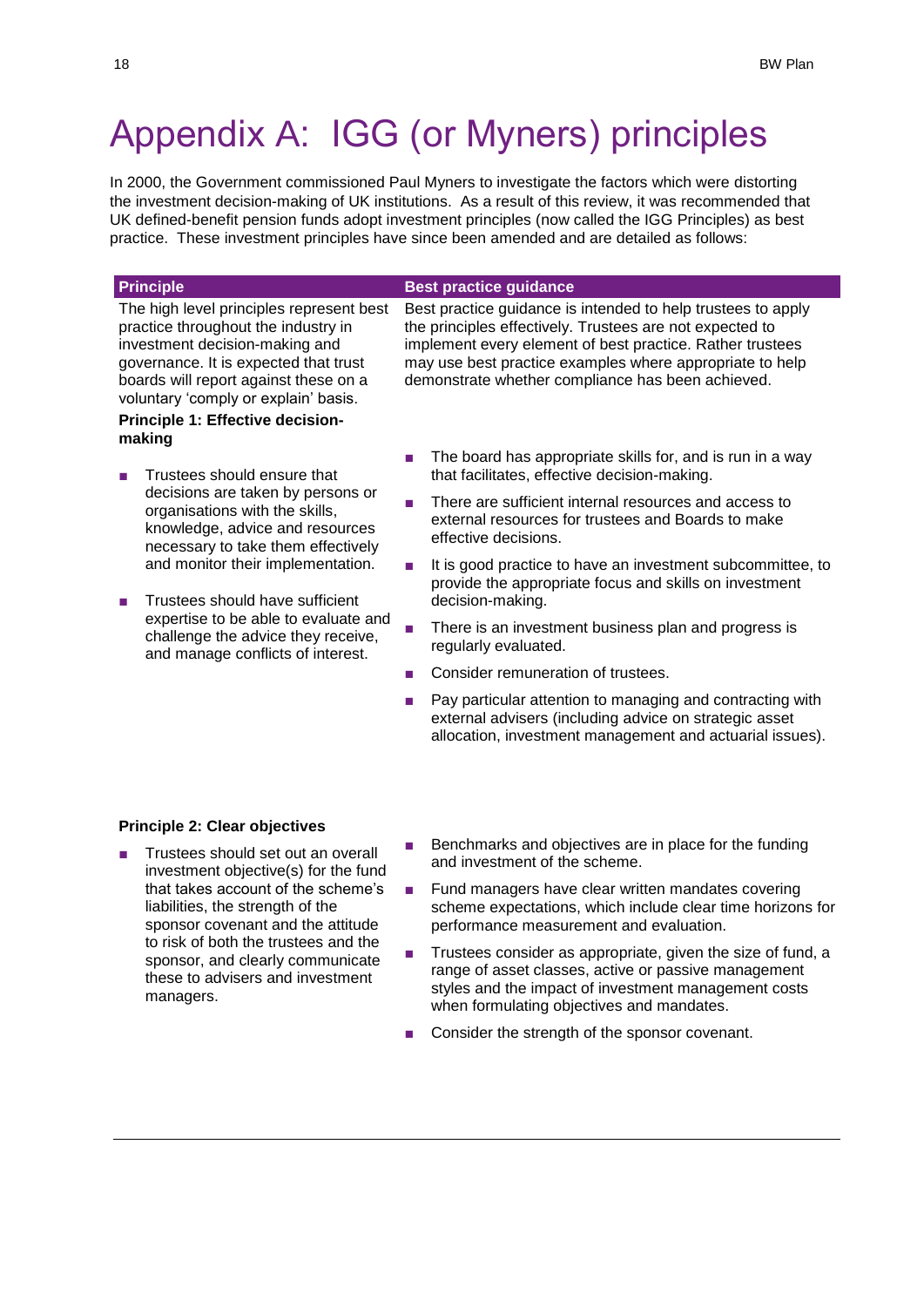#### **Principle 3: Risk and liabilities**

- In setting and reviewing their investment strategy, trustees should take account of the form and structure of liabilities.
- These include the strength of the sponsor covenant, the risk of sponsor default and longevity risk.
- Trustees have a clear policy on willingness to accept underperformance due to market conditions.
- Trustees take into account the risks associated with their liabilities valuation and management.
- Trustees analyse factors affecting long-term performance and receive advice on how these impact on the scheme and its liabilities.
- Trustees have a legal requirement to establish and operate internal controls.
- Trustees consider whether the investment strategy is consistent with the scheme sponsor's objectives and ability to pay.

#### **Principle 4: Performance assessment**

- Trustees should arrange for the formal measurement of the performance of the investments, investment managers and advisers.
- Trustees should also periodically make a formal policy assessment of their own effectiveness as a decision-making body and report on ■ this to scheme members.
- There is a formal policy and process for assessing individual performance of trustees and managers.
- Trustees can demonstrate an effective contribution and commitment to the role (for example measured by participation at meetings).
	- The chairperson addresses the results of the performance evaluation.
	- State how performance evaluations have been conducted.
	- When selecting external advisers take into account relevant factors, including past performance and price.

#### **Principle 5: Responsible ownership**

- Trustees should adopt, or ensure their investment managers adopt, the Institutional Shareholders' Committee Statement of Principles on the responsibilities of shareholders and agents.
- A statement of the scheme's policy on responsible ownership should be included in the Statement of Investment Principles.
- Trustees should report periodically to members on the discharge of such responsibilities.
- Policies regarding responsible ownership are disclosed to scheme members in the annual report and accounts or in the Statement of Investment Principles.
- Trustees consider the potential for engagement to add value when formulating investment strategy and selecting investment managers.
- Trustees ensure that investment managers have an explicit strategy, setting out the circumstances in which they will intervene in a company.
- Trustees ensure that investment consultants adopt the ISC's Statement of Practice relating to consultants.